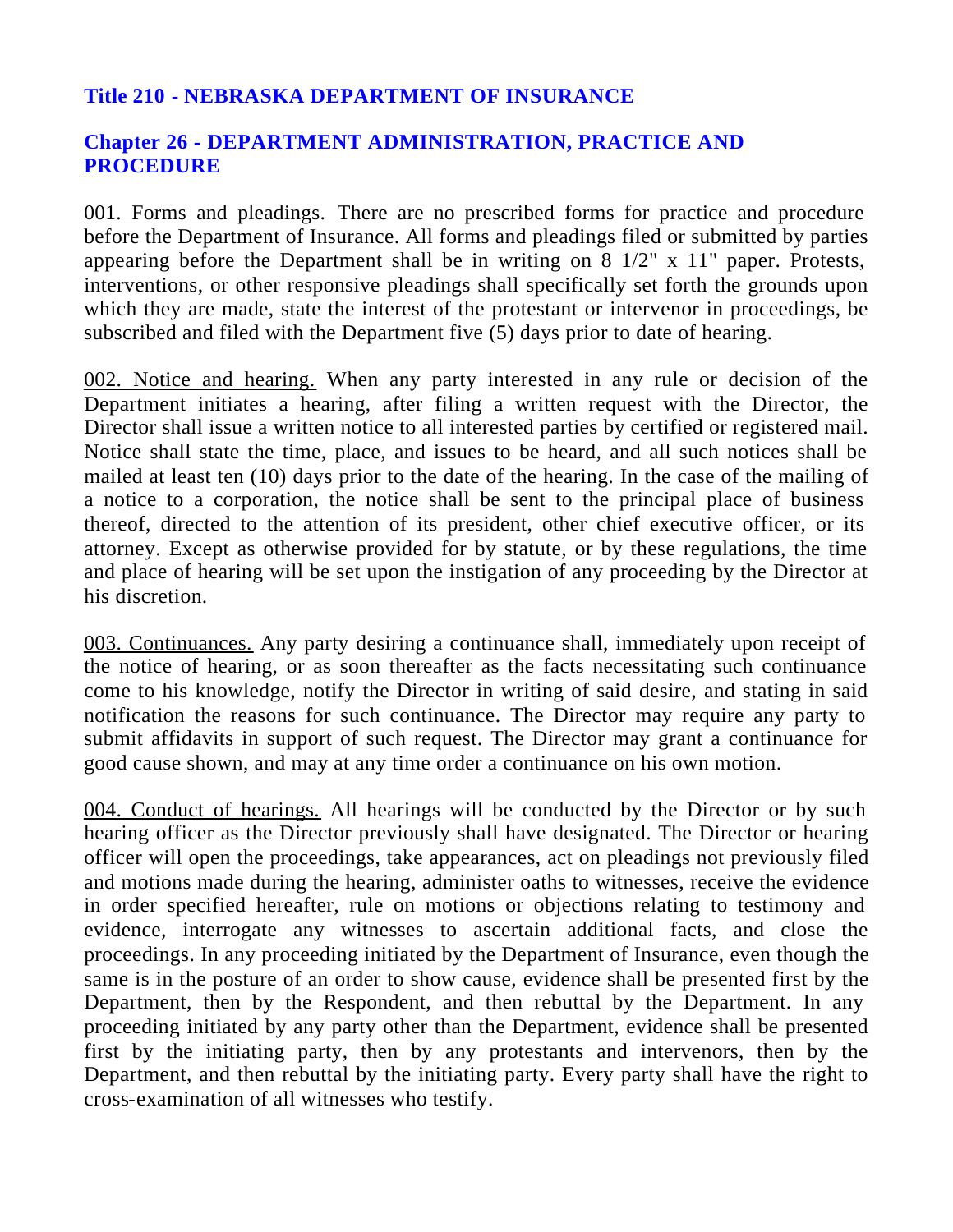005. Discovery. Any party shall be afforded the same discovery procedures before the Director as are available in the District courts of this State, including, but not limited to taking of depositions, the submission of interrogatories, and the production of documentary evidence. When requested to do so by any party, the Director shall issue subpoenas to compel the attendance of witnesses and the production of papers, books, accounts, documents and testimony, and cause the deposition of witnesses either residing within or without the state to be taken in the same manner prescribed by law for the taking of depositions in civil actions in the District Court, provided that the requesting party tender to the Director in advance all the necessary fees in connection therewith. The Director may on his own motion issue such subpoenas and cause such depositions to be taken. Whenever any person shall fail, refuse, or neglect to obey such subpoena or to give evidence concerning any matter pertaining to a hearing conducted by the Department of Insurance, the Director or hearing officer may forthwith report in writing such disobedience and file such subpoena with proof of service thereof in the district court of the county in which such hearing is being had if in session, and if not, then with any judge of such court. The Subpoena for witnesses to testify or for the production of papers or documents shall be issued under the seal of the Department, and may be served either by the sheriff or constable, or by the Director mailing by certified mail, return receipt requested. The subpoena shall be served not less than five (5) days before the hearing date of the cause upon which the witness is required to attend.

Every person who shall be obliged to attend as a witness pursuant to a subpoena or any other witness called to testify in any proceeding by the Department, shall be entitled to his actual reasonable expenses, and the same fees and mileage as are paid state employees. Such fees shall be paid by the Department out of the Insurance Department Cash Fund. Compensation of all other witnesses shall be made by the party calling such witnesses.

006. Evidence. In ruling evidentiary matters, the Director or hearing officer shall be guided by the evidentiary provisions of Section Neb.Rev.Stat. §84-914 R.R.S., 1943. All material offered into evidence shall stand as admitted unless objection thereto is timely made and sustained by the Director or hearing officer.

All exhibits introduced into evidence shall be confined to a maximum size of 8 1/2 by 14, or be placed upon paper which may be folded into such size, with the exception of insurance company annual statements. Large charts of exhibit may be utilized, but such exhibits which are to be made a part of the record shall be of the size previously specified. All exhibits received into evidence shall remain a part of the permanent record. In the event that any exhibits are to be withdrawn, duplicate copies must be available to be substituted at the time to the hearing.

All proceedings shall be recorded by a notary public. A copy of the official record, or any part of said record, shall be furnished to any interested party at its expense upon written request thereof. The Department and interested parties may provide for the payment of